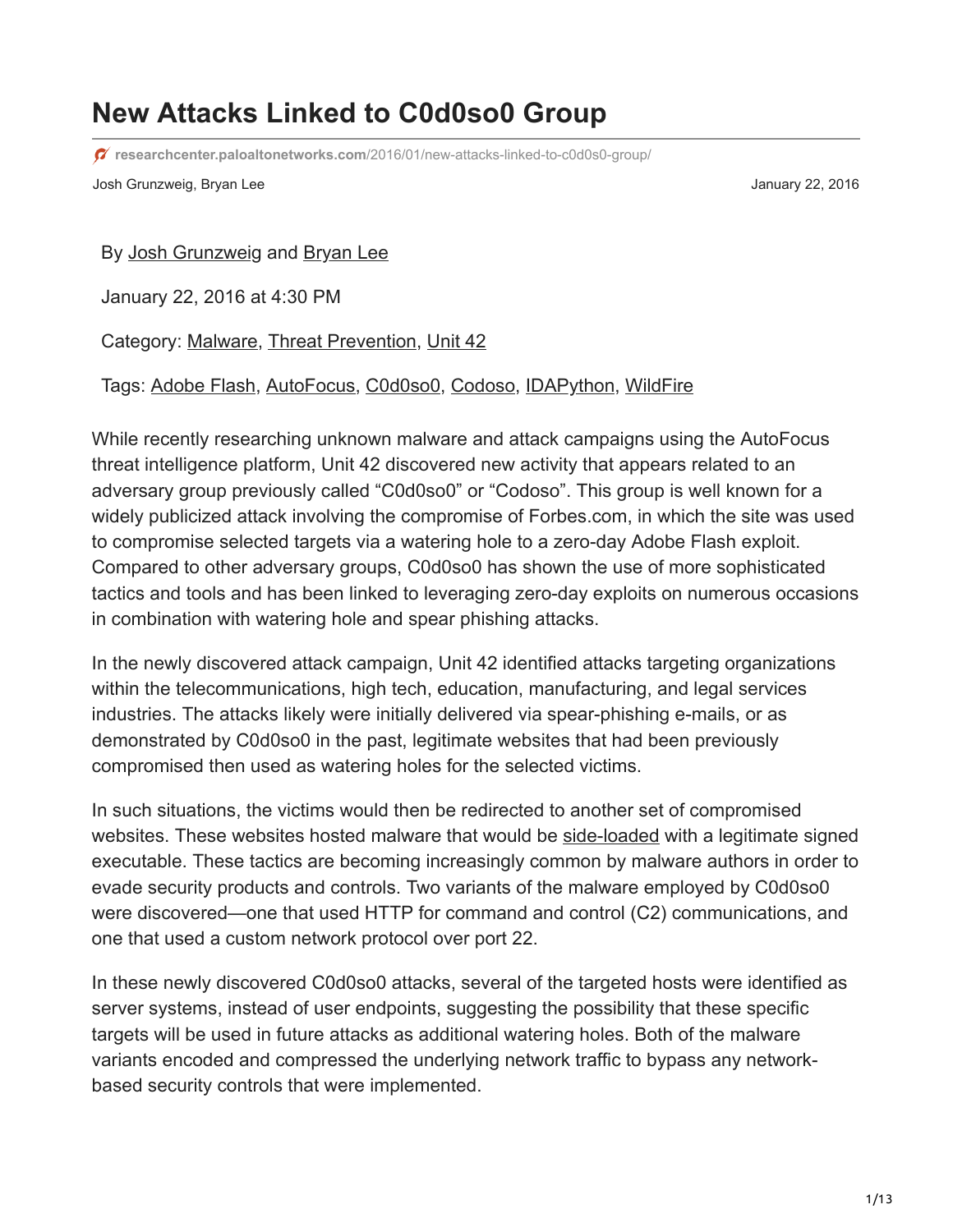The malware variants in question do not appear to belong to any known malware family, although the structure of the network communication does bear a resemblance to the Derusbi malware family, which has shown to be unique to Chinese cyber espionage operators. Past observations of Derusbi in various attack campaigns indicate the version used was compiled specifically for that campaign. Derusbi has had both the client and server variants deployed, using different combinations of configurations and modules. The newly discovered activity is consistent with this procedure, with compile times only a few days prior to the observed attacks.

## **Infrastructure**



Figure 1: Attacker infrastructure (Click to view full size.)

The following primary C2 servers for the malware variants were identified:

- jbossas[.]org
- supermanbox[.]org
- microsoft-cache[.]com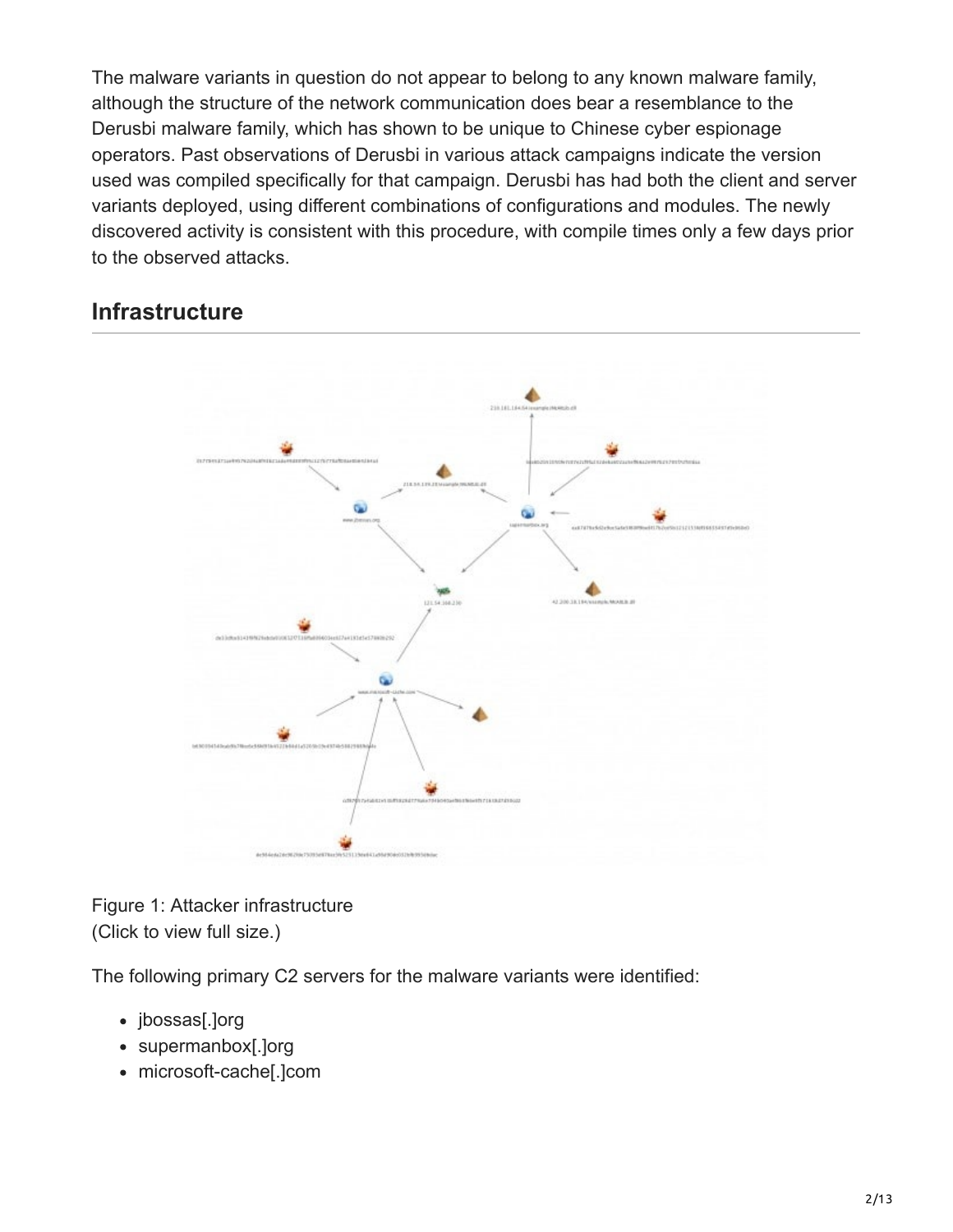The 'jbossas' and 'supermanbox' domains were found to resolve to the same Hong Kong based IP address, 121.54.168.230. A total of three unique samples were identified communicating with these two domains using the raw network protocol communicating over port 22. They used what appeared to be three separate legitimate websites that looked to be compromised for malware distribution.

The 'microsoft-cache' domain was used by the malware variant that communicated over HTTP. We found four unique samples communicating with this domain, which resolved to the same Hong Kong-based IP address used by the first two domains.

## **Malware Analysis – HTTP Variant**

This variant was disguised as a serial number generator for the popular AVG anti-virus product. When executed, the binary will drop and run the serial generator for AVG.

| <b>AVG Active Key</b>                            |  |
|--------------------------------------------------|--|
| <b>AVG</b><br>Anti-Virus<br>E                    |  |
| Product:<br>AVG AntiVirus 2015<br>Serial Number: |  |
| Generate<br>Exit                                 |  |

Figure 2: AVG serial generator

It will also drop the following two files:

- % LOCALAPPDATA %\dbgeng.dll
- % LOCALAPPDATA %\fakerx86.exe

The dropped DLL in question is sideloaded with the legitimate fakerx86.exe executable, which is the symbolic debugger for Microsoft Windows.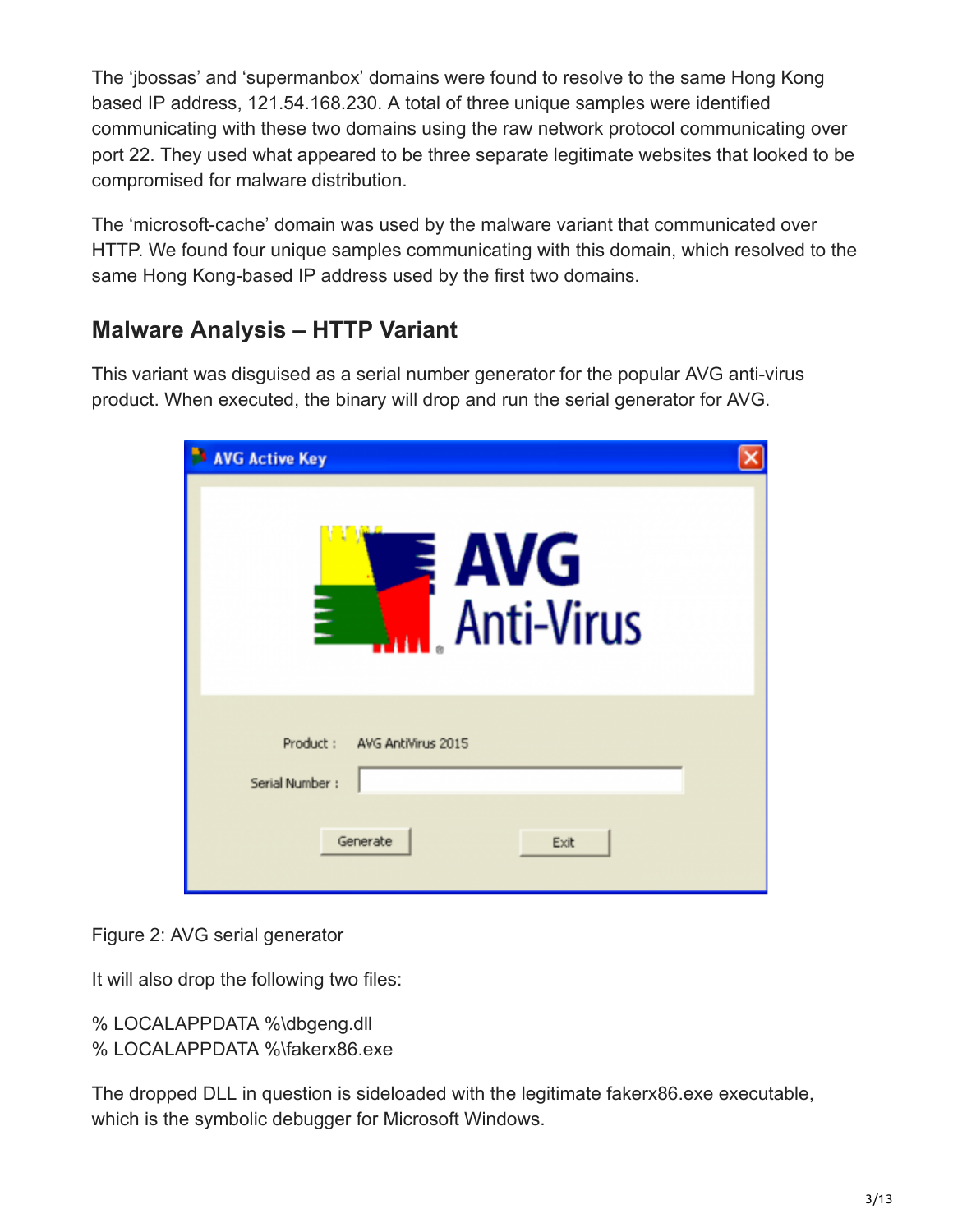Upon loading the malicious DLL, a number of encrypted blobs are decrypted using singlebyte XOR keys. Strings are separated by five bytes of junk data, which is consistent across all samples witnessed.

| .data:10016440; char unk 10016440[] |           |                                                               |
|-------------------------------------|-----------|---------------------------------------------------------------|
| .data:10016440 unk 10016440         | đЬ        | ; DATA XREF: DllMain(x,x,x):loc 10002EOF'w<br>$70h$ $\mu$ $p$ |
| .data:10016441                      | dЬ        | 74h ; t                                                       |
| .data:10016442                      | 50h<br>dЬ | $\mathbf{J}$ $\mathbf{P}$                                     |
| .data:10016443                      | dЬ        | $51h$ ; $Q$                                                   |
| .data:10016444                      | db        | $31h$ ; $1$                                                   |
| .data:10016445 aOpen                | dЬ        | 'open', 0                                                     |
| .data:1001644A                      | db        | $4Fh$ $\rightarrow$ $O$                                       |
| .data: 1001644B                     | dЬ        | $65h$ ; $e$                                                   |
| .data:1001644C                      | db        | 68h ; h                                                       |
| .data:1001644D                      | dЬ        | $58h$ ; X                                                     |
| .data:1001644E                      | db        | $45h$ $\in$ $E$                                               |
| .data:1001644F a@echoOffPing12 db   |           | 'Secho off', OAh                                              |
| .data:1001644F                      |           | db 'ping $127.1$ > nul', OAh                                  |
| .data:1001644F                      |           | db 'del \\l', OAh                                             |
| .data:1001644F                      |           | db 'if exist %%1 del %%1 else goto Bye', OAh                  |
| .data:1001644F                      | dЬ        | 'ping $127.1$ > nul', OAh                                     |
| .data:1001644F                      |           | db 'if exist %%1 del %%1 else goto Bye', OAh                  |
| .data:1001644F                      |           | db 'ping $127.1$ > nul', OAh                                  |
| .data:1001644F                      |           | db 'if exist %%1 del %%1 else goto Bye', OAh                  |
| .data:1001644F                      |           | db ':Bye', OAh                                                |
| .data:1001644F                      |           | db 'del %%0',0                                                |

Figure 3: Decrypted strings

The following IDAPython script can be used to both decrypt and parse these encrypted blobs:

```
1
2
3
4
5
6
7
8
9
10
next_string = last_string+5
11
12
string = GetString(next_string, -1, ASCSTR_C)
13
14
last_string = next_string+len(string)+1
15
16
def decrypt_and_parse(size, key, buff):
17
xor(size, key, buff)
18
parse_config(size, buff)
    def xor(size, key, buff):
    for index in range(0,size):
    curaddr = buff + indextemp = idc.Byte(cur addr) <sup>^</sup> keyidc.PatchByte(cur_addr, temp)
    def parse_config(size, buff):
    last string = buff
    while last string < buff+size:
    idaapi.make_ascii_string(next_string, 0, ASCSTR_C)
    print "Found string:", string
```
After various data is decrypted, the malware will ensure that it is not running within the context of the rundll32.exe executable. This simple check acts as a simple anti-reversing mechanism, and ensures it is not running in either an analyst environment or a sandbox.

It continues to ensure persistent execution by setting the following registry key:

*HKCU\Software\Microsoft\Windows\CurrentVersion\Run\Windows Debug Tools – %LOCALAPPDATA%\fakerx86.exe*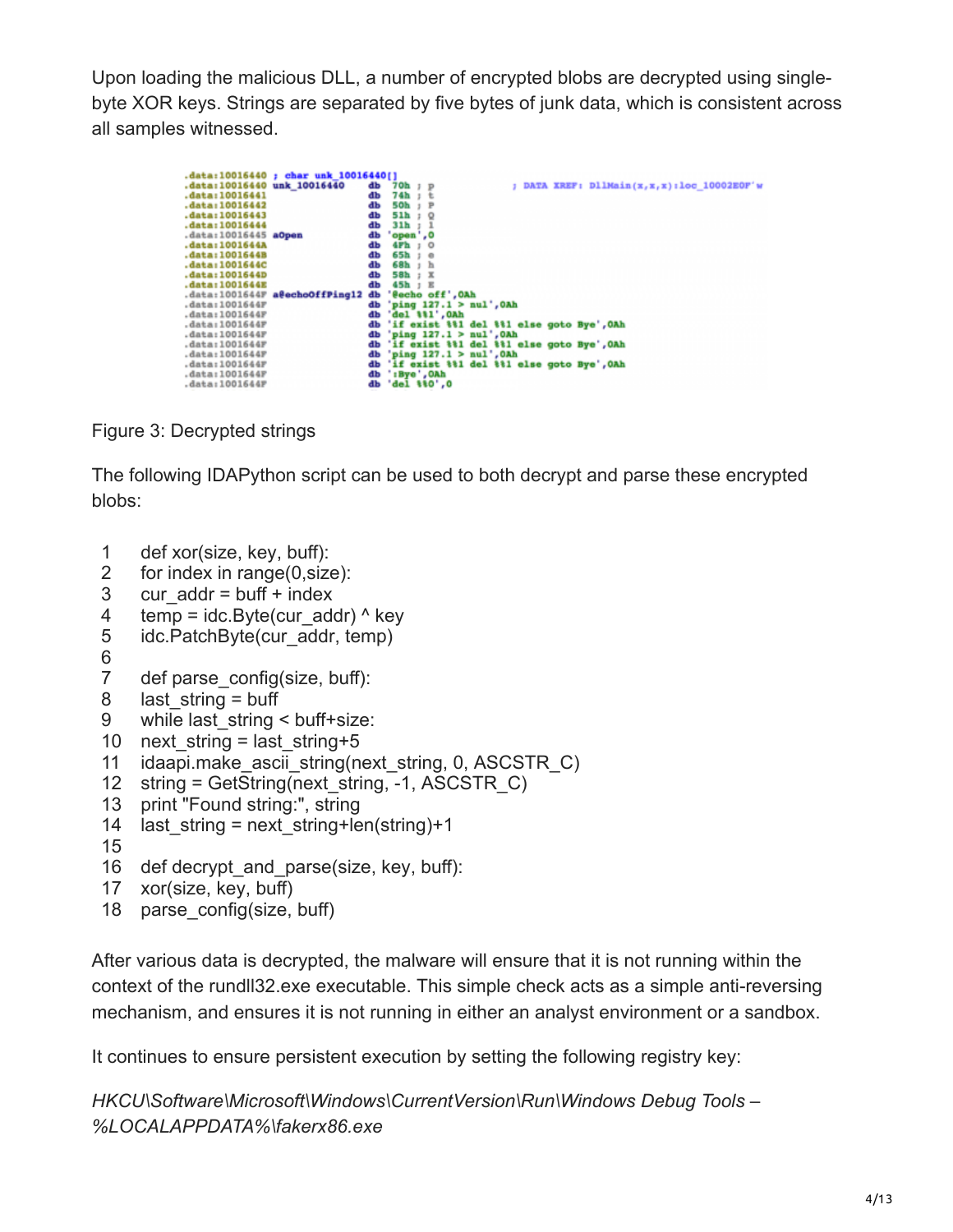The malware variant continues to spawn new threads that are responsible for network communication and other malicious activities. It then gathers information about the victim machine, including the following:

- MAC Address
- IP Address
- Username
- Hostname
- CPU Information

This information will eventually be exfiltrated via a HTTP POST request, as seen below. The data sent is base64-encoded.



Figure 4: Malware exfiltrating victim information

All network communication for this malware variant takes places over HTTP. The server will respond with data similar to the following: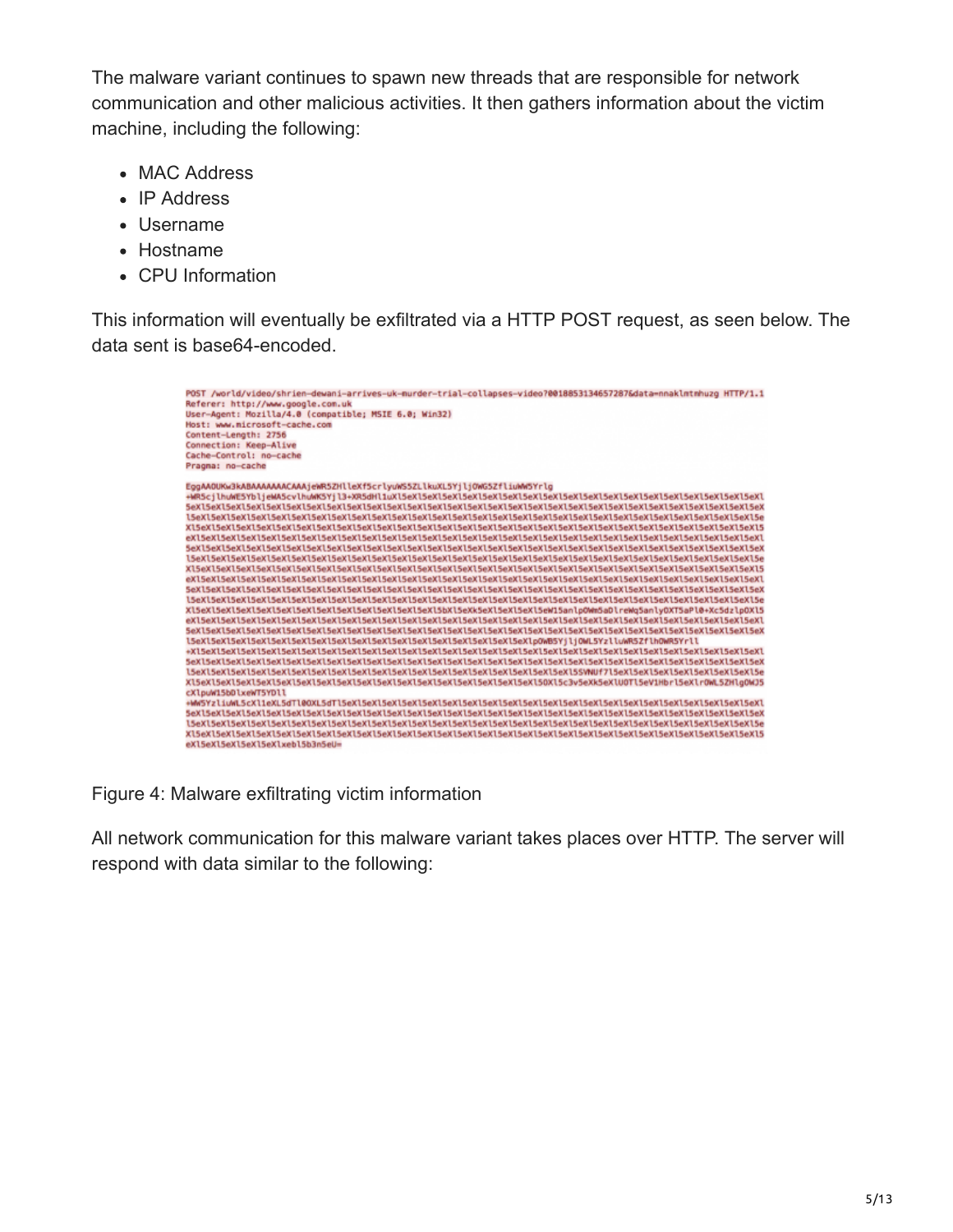```
HTTP/1.1 200 OK
Cache-Control: no-store, no-cache
Connection: Close
Pragma: no-cache
Content-Type:text/html
Expires:0
Server:Microsoft-IIS/7.5
Content-Length: 311
<!doctype html>
<html>
<head>
<meta http-equiv="X-UA-Compatible" content="IE=edge">
<meta content="text/html; charset=UTF-8" http-equiv="content-type">
<title>200</title>
<style>
body {background-color:#028300;}
</style>
</head>
<body>
The Page You Looking For Is There.
....EgAAAJBfUmkAAAoAAAAAAAAA
```
Figure 5: C2 server response

The malware will parse the 'background-color' parameter in the C2 response to determine what offset it will read. In the above example, the '028300' is converted to an integer and divided by 100 to produce a result of 283. The malware proceeds to read in data at offset 283. The first four bytes of this data represent the total length. The remaining data is base64 decoded and parsed. This base64-decoded data has the following data structure:



#### Figure 6: Network data structure

The server will respond with a DLL file that has the following exports:

- StartWorker
- StopWorker
- WorkerRun
- DIIEntryPoint

When loaded, this DLL attempts to download further plugins from the remote server. At the time of analysis, no plugins were available as the command and control server was no longer active.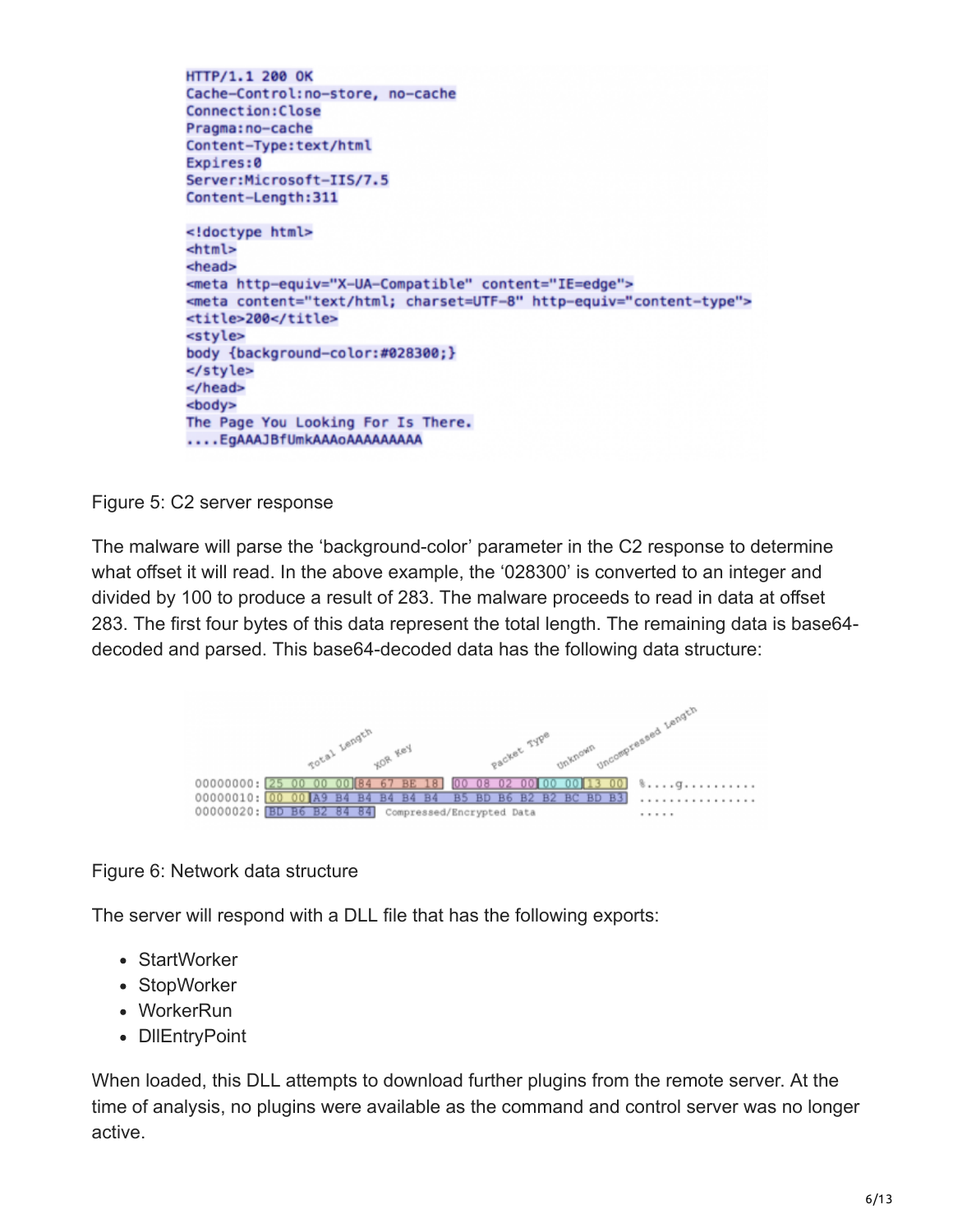## **Malware Analysis – Port 22 Variant**

This variant, which appears to be more recent than the HTTP variant, is delivered via the filename of 'McAltLib.dll' and is configured to be side-loaded with the legitimate McAfee mcs.exe executable.



Figure 7: Malware side-loaded with mcs.exe executable

When initially loaded, the malware will register itself as a service with the following parameters:

*Service Name: Dncp Display Name: Dncp Client Binary Path: %SystemRoot%\System32\svchost.exe -k netsvcs Startup Type: SERVICE\_AUTO\_START Account: LocalSystem*

Additionally, the following registry keys are set or modified:

*HKLM\SOFTWARE\Microsoft\Windows NT\CurrentVersion\SvcHost\netsvcs : Appends 'Dncp'*

*HKLM\SYSTEM\CurrentControlSet\Services\Dncp\Description: "Registers and updates IP addresses and DNS records for this computer.If this service is stopped, this computer will not receive dynamic IP addresses and DNS updates.If this service is disabled, any services that explicitly depend on it will fail to start"*

*HKLM\SYSTEM\CurrentControlSet\Services\Dncp\Parameters\ServiceDll : Path to McAltLib.dll*

These modifications configure the McAltLib.dll to execute in the context of a service and to be run automatically when the machine is rebooted. When the malware is initially executed, it will open and start the 'Dncp' service after the service is created. When run in the context of a service, the malware will spawn two threads.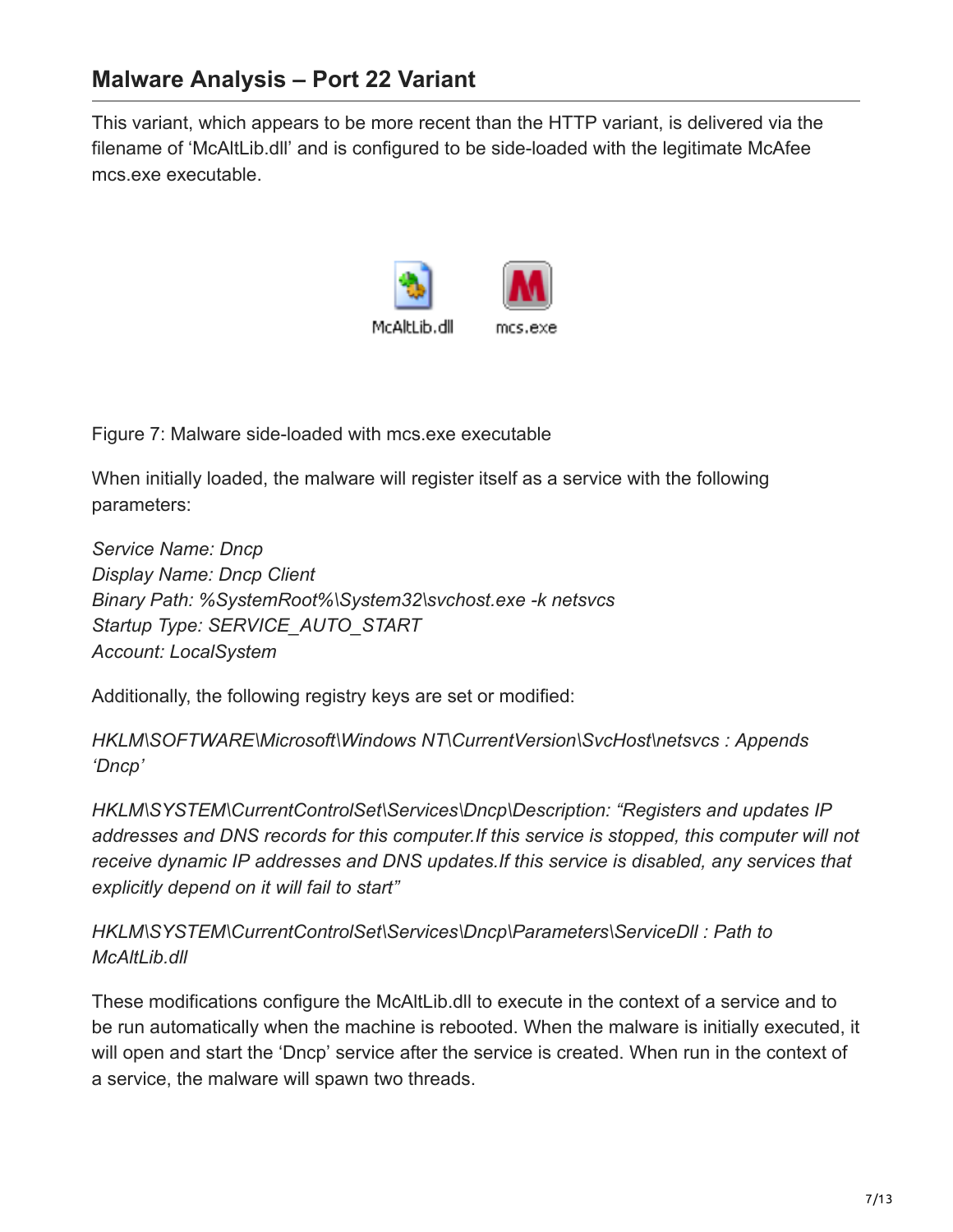Throughout execution of this variant, it will call a function responsible for decrypting subsequent instructions. After the instructions have completed executing, another function is called that will re-obfuscate the previously executed instructions. This acts as an antireversing technique by the author.

| .text:1000543C loc 1000543C:<br>. text: 1000543C |         |                   | ; CODE XREF: thread1+1A'j<br>edi |
|--------------------------------------------------|---------|-------------------|----------------------------------|
|                                                  | dec     |                   |                                  |
| $.$ text: $1000543D$                             |         | push              | 6                                |
| .text:1000543F                                   |         | call              | decrypt_code_beneath             |
| . text: 10005444                                 |         | popa              |                                  |
| .text:10005445                                   | xor     |                   | eax, 4066ACOh                    |
| .text:1000544A                                   | add     |                   | [edx], al                        |
| .text:1000544A                                   | thread1 | endn<br>٠         | sp-analysis failed               |
| .text:1000544A                                   |         |                   |                                  |
| $.$ text:1000544C                                |         | push              | eax                              |
| . text: 1000544C                                 |         |                   |                                  |
| .text:1000544D                                   | db      | 87h               |                                  |
| $.$ text:1000544E                                | dЬ      | 8Dh               |                                  |
| $.$ text:1000544F                                | dh      | <b>OFSh</b>       |                                  |
| .text:10005450                                   | db      | OFDh <sub>1</sub> |                                  |
| .text:10005451                                   | dЬ      | ı                 |                                  |
|                                                  |         |                   |                                  |
|                                                  |         |                   |                                  |
|                                                  |         |                   |                                  |
| $.$ text:1000550F                                | đЬ      | B B h             |                                  |
| . text: 10005510                                 | đЬ      | <b>OFFh</b>       |                                  |
| .text:10005511                                   | dЬ      | $60h$ :           |                                  |
| .text:10005512                                   | đЬ      | 56h               | $: \mathbb{V}$                   |
| . text: 10005513                                 | đЬ      | OEBh <sub>1</sub> |                                  |
| $.$ text:10005514                                | dЬ      | ٥                 |                                  |
| $.$ text:10005515                                | đЬ      | 5Eh               | $\mathbf{r}$                     |
| .text:10005516                                   | đЬ      | 6Ah               | i<br>$\mathbf{1}$                |
| $. \texttt{text110005517}$                       | dЬ      |                   |                                  |
| $.$ text:10005518                                |         |                   |                                  |
| .text:10005518                                   | call    |                   | encrypt code above               |
| .text:1000551D                                   | popa    |                   |                                  |
| .text:1000551E                                   | mov     |                   |                                  |
|                                                  |         |                   | $exc, [ebp-4]$                   |

Figure 8: Anti-reversing technique used by the malware

One of the threads is responsible for deleting the original McAfee mcs.exe executable. It will enter a loop attempting to delete the mcs.exe executable that is located in the same directory as McAltLib.dll.

The other thread is responsible for collecting victim information, communicating with a remote host, and downloading/loading further malware. It begins by generating and parsing a configuration string. The following configuration string is used in this particular instance of the malware:

#### */s www.supermanbox[.]org /p 22 /st 60 /rt 60*

In the above example, the first parameter is the remote hostname and the second parameter is the port over which communication occurs. The remaining parameters are most likely used as sleep timers.

It proceeds to collect the following information from the victim:

- MAC Address
- IP Address
- Username
- Hostname
- CPU Information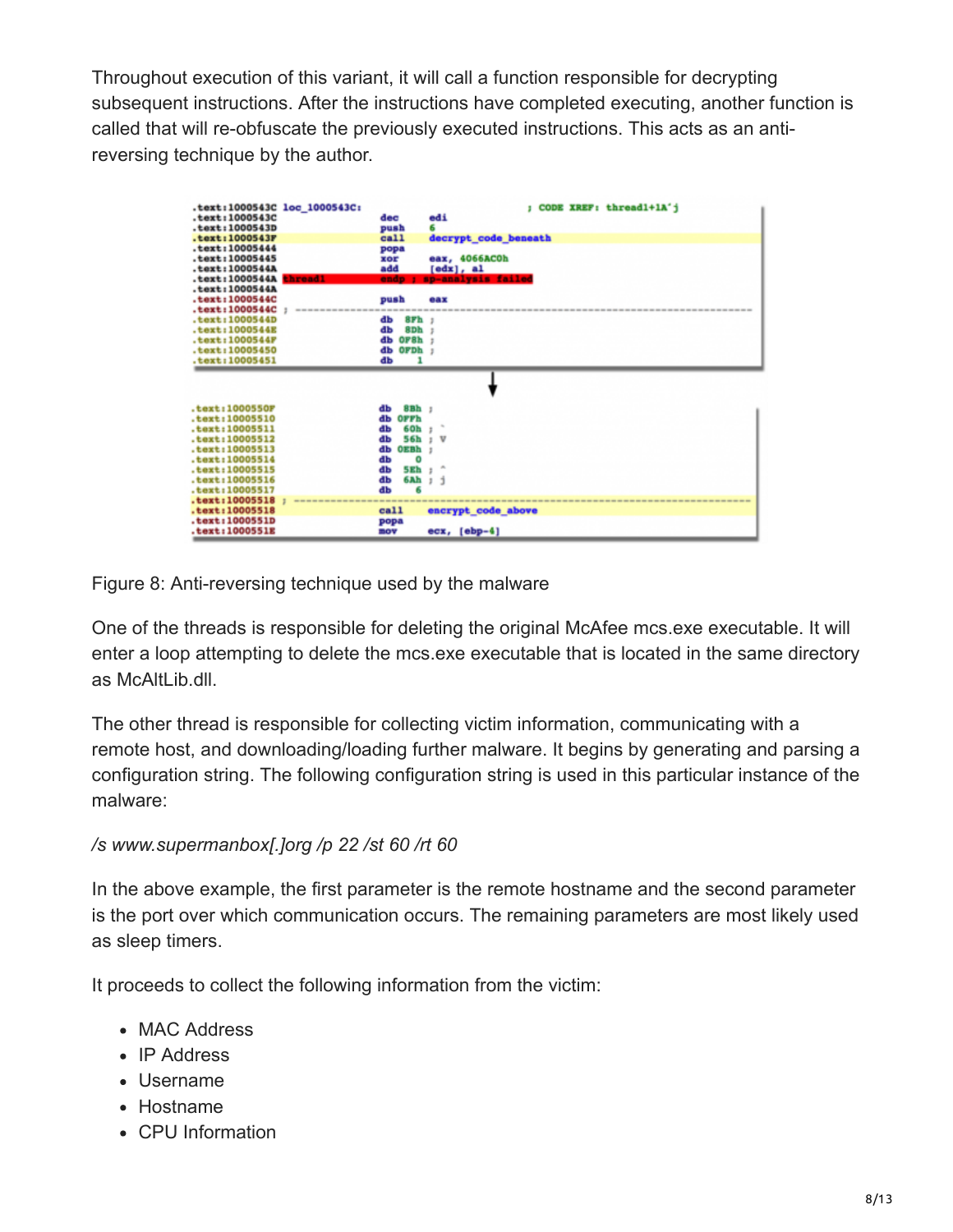Default Internet Explorer User-Agent

This information is exfiltrated in a newly spawned thread with a randomly chosen delay timer of 1-3 minutes in between attempts.

The malware then proceeds to send an initial beacon to the hostname/port that is configured within the binary. This data contains victim information that was previously collected and the server responds with an acknowledgement. The malware proceeds to send a packet containing the victims MAC address. These packets have the following structure:



In the above example, only the first byte of the XOR key (0x84) is used for decryption. After the data is decrypted using this single-byte XOR key, it will then be decompressed using the LZO algorithm. The data represented above becomes the following after decryption and decompression takes place:

*00000000: 2D 30 30 30 30 30 31 39 32 36 36 38 39 37 39 32 -000001926689792*

*00000010: 36 00 00 6..*

This string is generated via the MAC address of the victim machine. The MAC address is converted from its original hexadecimal representation to an integer and formatted via a call to printf. It is most likely used as a unique identifier for the victim. Finally, the malware sends a similar request, only with a packet type of '00 07 02 00'. The server responds with a DLL file that has the following exports:

- StartWorker
- StopWorker
- WorkerRun
- DllEntryPoint

When loaded, this DLL attempts to download further plugins from the remote server. At the time of analysis, no plugins were available as the command and control server was no longer active.

## **Similarities with Forbes.com Breach**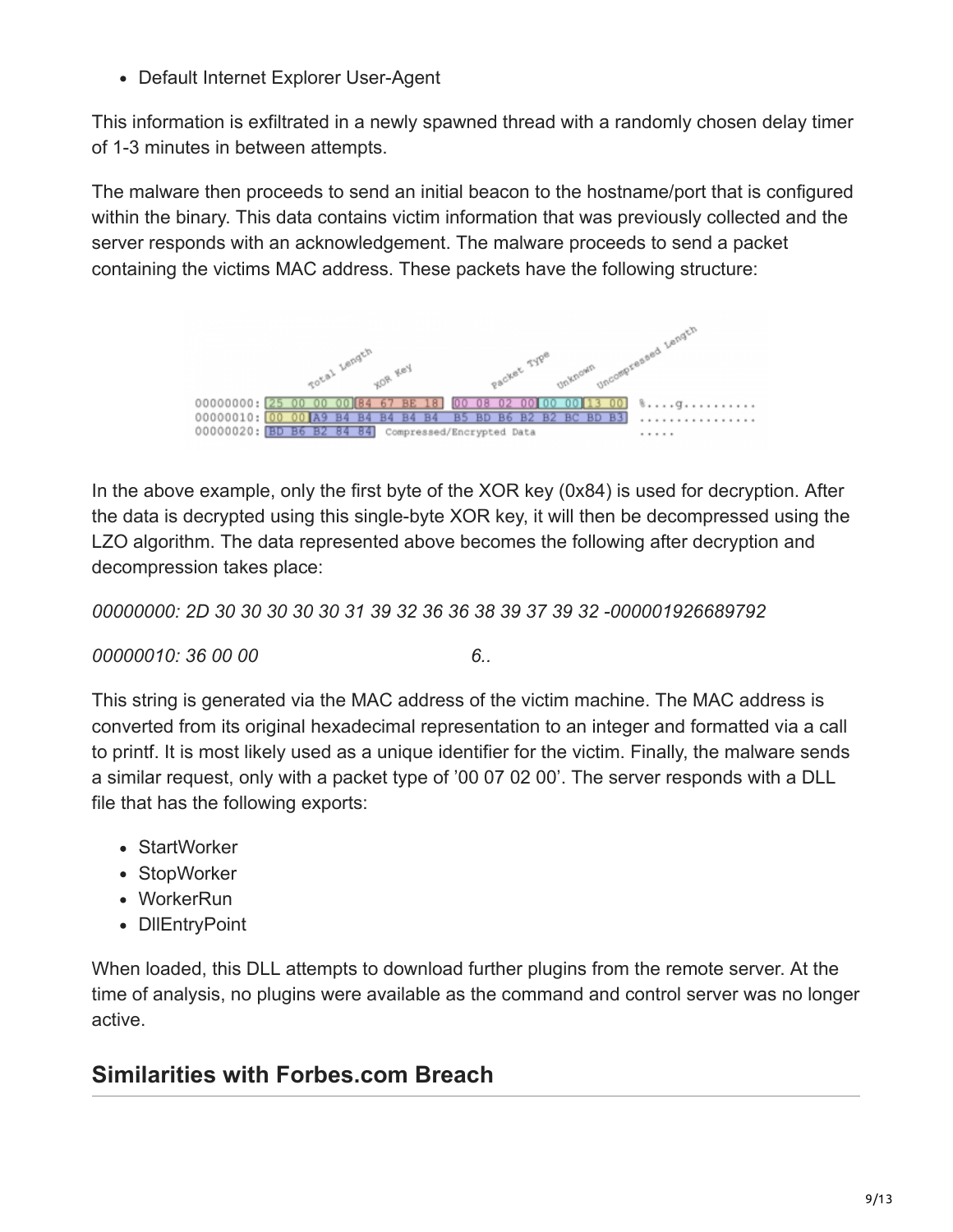When Forbes.com was compromised in November 2014, victims were infected with malware that loaded a file named [wuservice.dll](https://www.virustotal.com/en/file/6f14491b81a7e49b84c625ee212f8f15008a12ab4352dcb1a8afeced149a5e4b/analysis/). Reverse-engineering this file indicates that the McAltLib.dll file identified in this attack is most likely a newer variant of the malware found in the forbes.com attack.

Of particular note, both samples use a single-byte XOR obfuscation routine where a large buffer is decrypted. Strings are separated by five bytes of garbage, as seen below.



Figure 9: Comparison of string encryption between samples

As seen in the above screenshot, there is a large overlap in unique strings in both samples. The original sample involved in the forbes.com breach used HTTP, which is consistent with the original variant discussed in this blog post. It should be noted that while the newest variant that uses direct network communication over port 22 no longer uses HTTP, references to the HTTP strings are still found within the sample itself. This is most likely due to code re-used by the attackers.

Overall capabilities between the forbes.com sample and the newest variants discussed are consistent. All samples execute the same overall capabilities, gathering and uploading victim information and attempting to download a secondary DLL then calling that DLL's 'StartWorker' exported function.

## **Conclusion**

The tactics, techniques, and procedures (TTPs) used by C0d0so0 appear to be more sophisticated than many other adversary groups with multiple layers of obfuscation in use, as well as specific victim targeting in what appears to be an attempt at creating a staging area for additional attack.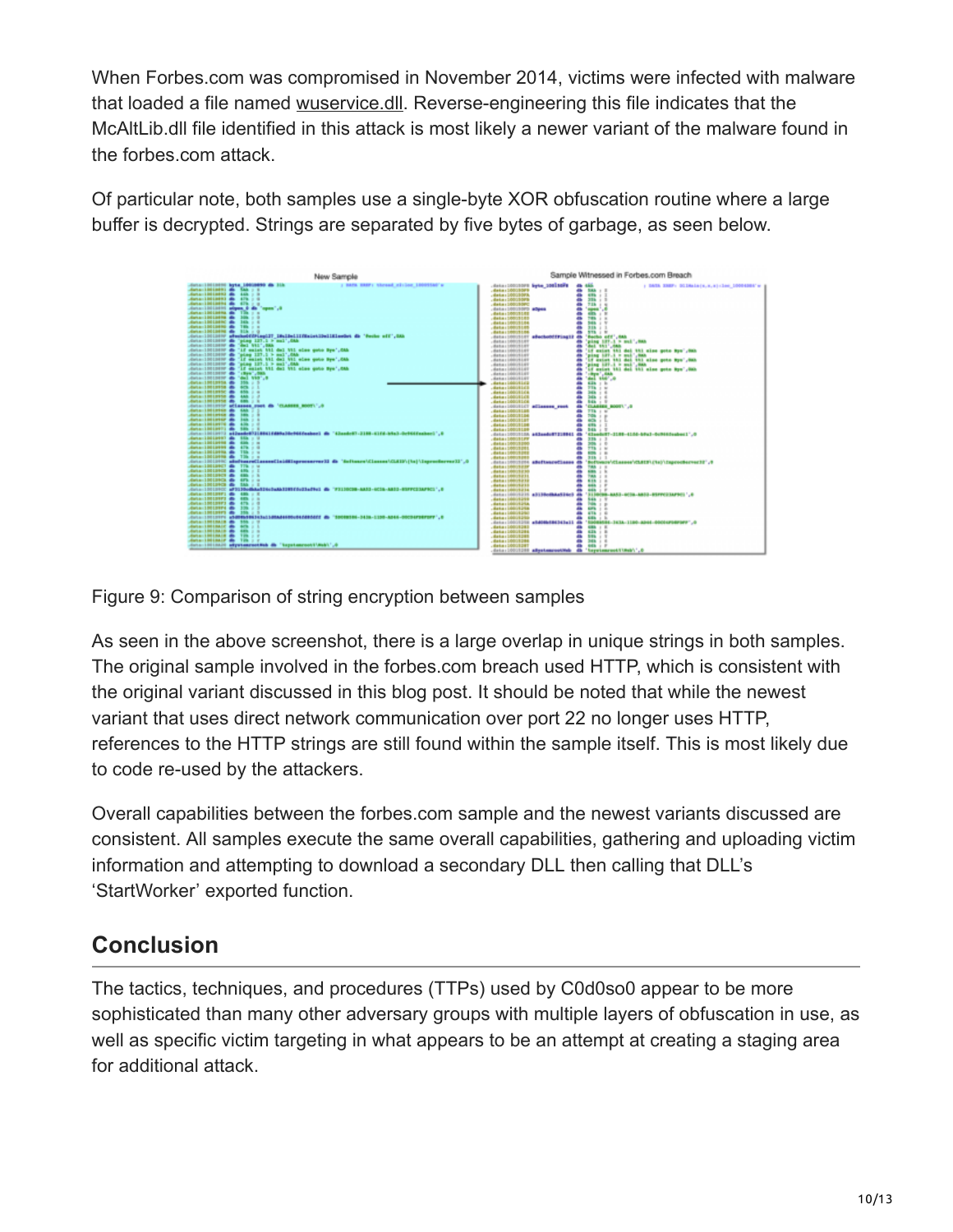Unit 42 will continue observation and research on this group's activity, as it appears this may be the beginning of the campaign. At this time, the following protections are in place for Palo Alto Networks customers:

- WildFire properly identifies samples as malicious
- [AutoFocus tag](https://autofocus.paloaltonetworks.com/#/tag/Unit42.C0d0so0) created
- Domains flagged as malicious

## **Appendix**

MD5: CD8C2BB644496D46BF1E91AD8A8F882B SHA1: CC6EBEEA48A12B396C5FA797E595A0C3B96942DE SHA256: 3EA6B2B51050FE7C07E2CF9FA232DE6A602AA5EFF66A2E997B25785F7CF50DAA Size: 137728 Bytes File Type: PE32 executable (DLL) (GUI) Intel 80386, for MS Windows Compile Time: 2015-11-18 15:03:50 C2: www.supermanbox[.]org:22

MD5: 26E863F917DA0B3F7A48304EB6D1B1D3 SHA1: F7984427093BA1FC08412F8594944CEFE2D86CBF SHA256: 3577845D71AE995762D4A8F43B21ADA49D809F95C127B770AFF00AE0B64264A3 Size: 138752 Bytes File Type: PE32 executable (DLL) (GUI) Intel 80386, for MS Windows Compile Time: 2015-11-19 16:57:29 C2: www.jbossas[.]org:22

MD5: B06A3A9744E9D4C059422E7AD729EF90 SHA1: 9BA2249F0A8108503820E2D9C8CBFF941089CB2D SHA256: EA67D76E9D2E9CE3A8E5F80FF9BE8F17B2CD5B1212153FDF36833497D9C060C0 Size: 136704 Bytes File Type: PE32 executable (DLL) (GUI) Intel 80386, for MS Windows Compile Time: 2015-11-16 16:21:22 C2: supermanbox[.]org:22

MD5: 1CB673679F37B6A3F482BB59B52423AB SHA1: B630B7A8FE065E1A6F51EE74869B3938DC411126 SHA256: B690394540CAB9B7F8CC6C98FD95B4522B84D1A5203B19C4974B58829889DA4C Size: 126976 Bytes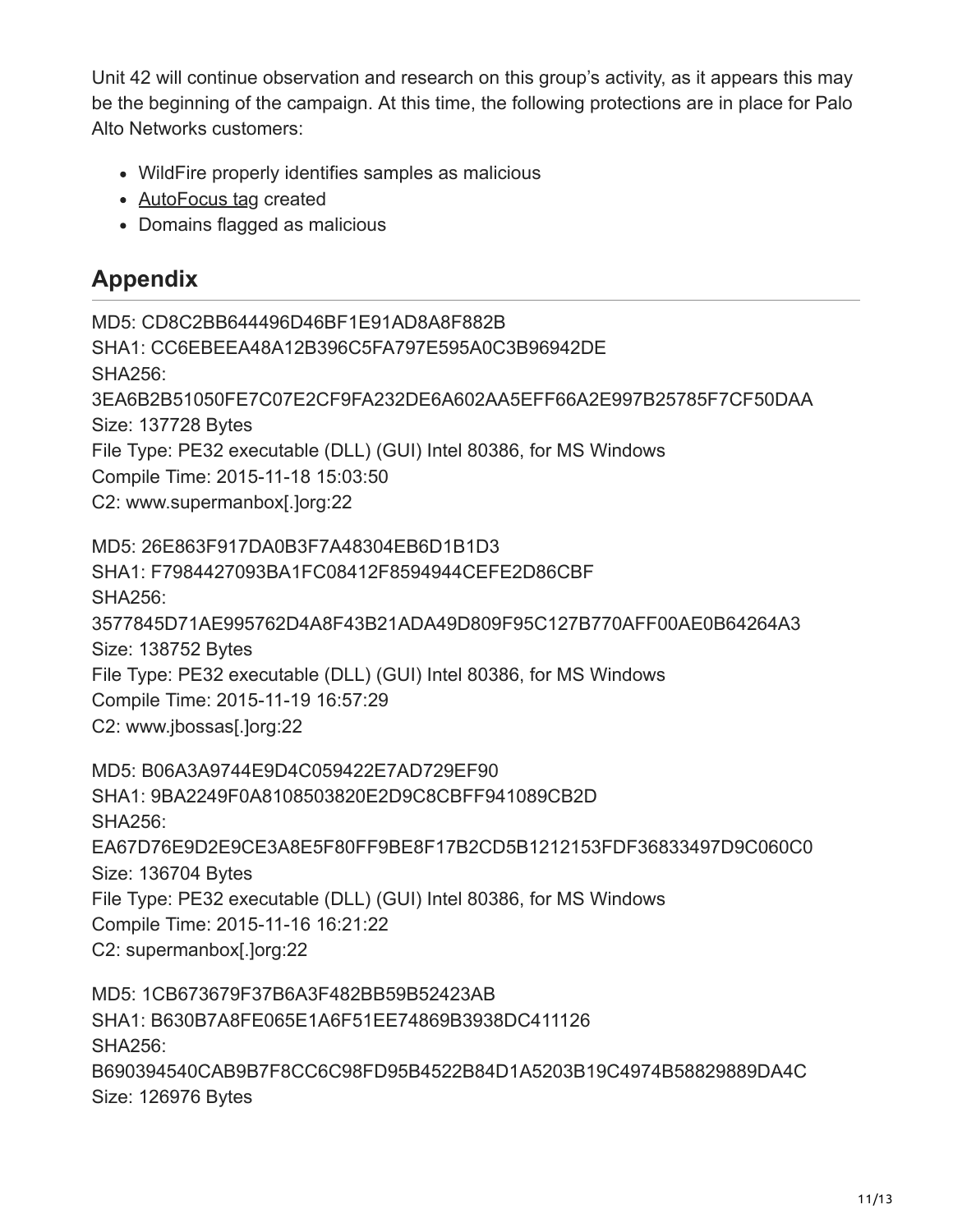File Type: PE32 executable (DLL) (GUI) Intel 80386, for MS Windows Compile Time: 2015-07-15 09:38:15 C2: www.microsoft-cache[.]com

MD5: 39A95C4CBF28EAA534C8F4FC311FE558 SHA1: F6AEE373F2517F2FB686284C27A84A20999A15A5 SHA256: CCF87057A4AB02E53BFF5828D779A6E704B040AEF863F66E8F571638D7D50CD2 Size: 1973747 Bytes File Type: PE32 executable (GUI) Intel 80386, for MS Windows Compile Time: 2013-06-21 06:26:37 C2: www.microsoft-cache[.]com

MD5: 8AFECC8E61FE3805FDD41D4591710976 SHA1: 615B022A56E2473B92C22EFA9198A2210F21BDC3 SHA256: DE33DFCE8143F9F929ABDA910632F7536FFA809603EC027A4193D5E57880B292 Size: 126980 Bytes File Type: PE32 executable (DLL) (GUI) Intel 80386, for MS Windows Compile Time: 2015-07-15 09:38:15 C2: www.microsoft-cache[.]com

MD5: 2161C859B21C1B4B430774DF0837DA9D SHA1: 380FB5278907FAF3FCA61910F7ED9394B2337EDA SHA256: DE984EDA2DC962FDE75093D876EC3FE525119DE841A96D90DC032BFB993DBDAC Size: 117248 Bytes File Type: PE32 executable (DLL) (GUI) Intel 80386, for MS Windows Compile Time: 2015-07-08 13:18:55 C2: www.microsoft-cache[.]com

# **IOCs**

## **Hashes**

3ea6b2b51050fe7c07e2cf9fa232de6a602aa5eff66a2e997b25785f7cf50daa 3577845d71ae995762d4a8f43b21ada49d809f95c127b770aff00ae0b64264a3 ea67d76e9d2e9ce3a8e5f80ff9be8f17b2cd5b1212153fdf36833497d9c060c0 de33dfce8143f9f929abda910632f7536ffa809603ec027a4193d5e57880b292 b690394540cab9b7f8cc6c98fd95b4522b84d1a5203b19c4974b58829889da4c de984eda2dc962fde75093d876ec3fe525119de841a96d90dc032bfb993dbdac ccf87057a4ab02e53bff5828d779a6e704b040aef863f66e8f571638d7d50cd2